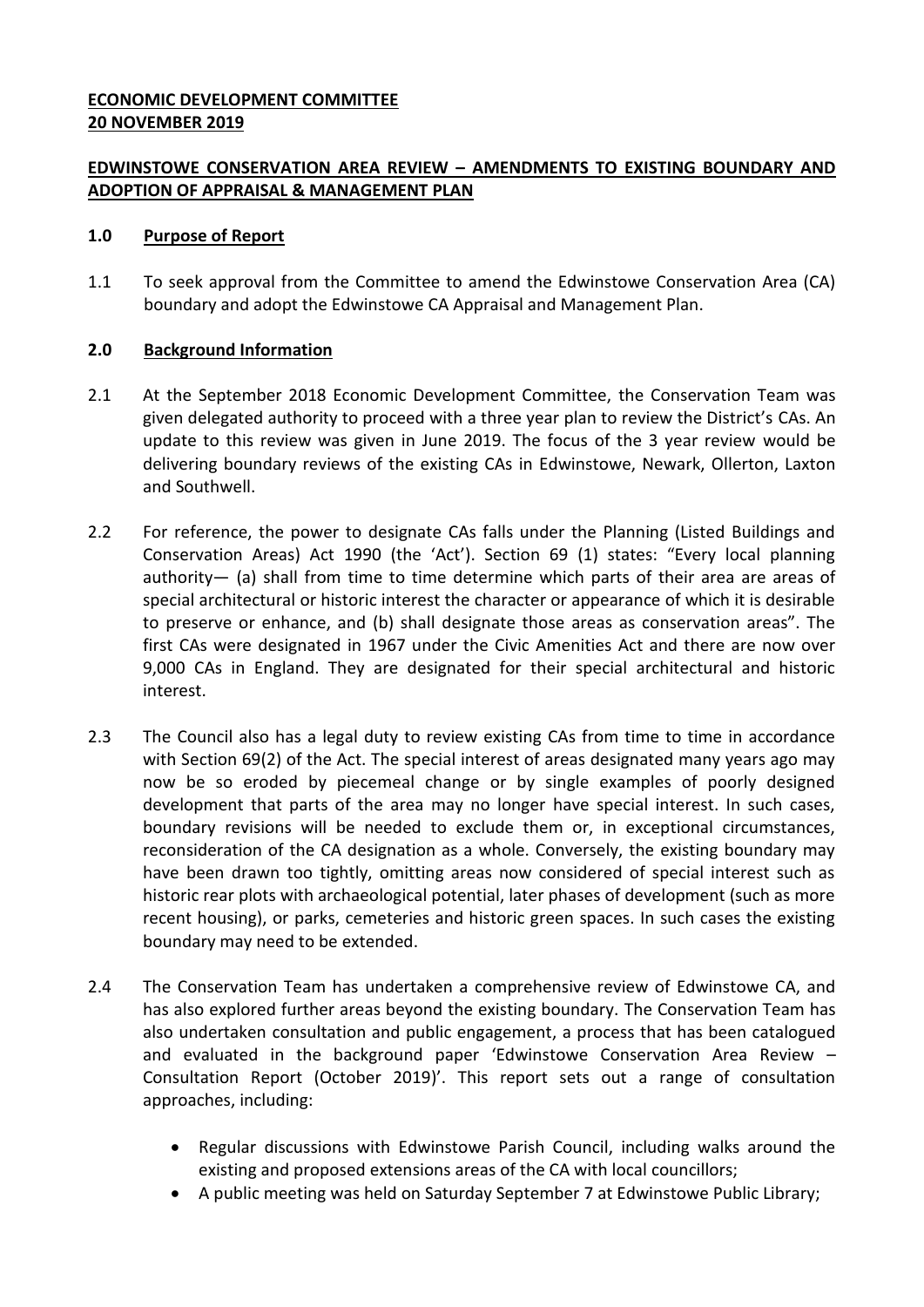- A public consultation exercise was undertaken between 12 August and 23 September (6 weeks). A consultation document explaining the review process and issues and options for changing the existing CA boundary was made available on our website and as a printed document on request from Planning Services at Newark and Sherwood District Council, or via Edwinstowe Library and the Parish Council;
- Site notices alerting the community to the consultation documents and public meeting were installed on lampposts throughout the CA, including the additional areas being considered for inclusion;
- A notice alerting the community to the consultation documents and public meeting was advertised in the local newspaper, the Mansfield & Ashfield Chad; and
- Direct contact details for the Conservation Team were widely promoted both on our website (including via social media) and through all of the above notices and documents so that stakeholders could respond and engage verbally, via email or other written forms in which ever means they preferred.
- 2.5 The consultation was completed on 23 September 2019. Conservation has taken account of community views and subsequently produced a revised CA boundary. This work is underpinned by the background paper 'Draft Edwinstowe Conservation Area Appraisal (November 2019)'.
- 2.6 The Conservation Team welcomes the responses received and the constructive discussions had with everyone attending the public meeting. Edwinstowe CA is clearly something that many local residents are proud of. The consultation documents set out a brief summary of the perceived special interest of Edwinstowe CA. There has been no significant objection to this character appraisal and it will therefore form the basis for the draft Appraisal document. Residents have also enriched the Appraisal with their local knowledge.

# BOUNDARY CHANGES

- 2.7 Mill Lane & Friend Lane: Conservation considers that Mill Lane as a whole has seen significant modern change. Whilst there are some positive historic buildings towards the eastern end of the roadway, it is felt that much of Mill Lane is not of sufficient special interest to warrant inclusion within the CA. This is consistent with local resident views, including some living within the affected area. However, it is felt that there is sufficient special interest within the area closest to the B6034, noting the positive historic and architectural aspects of buildings comprising numbers 1-3, 5, 7, 8-10, and 11-27 Mill Lane. The proposed boundary changes reflect these views.
- 2.8 Edwinstowe House: Many consultation responses have been negative about including this former historic house and its gardens within a revised CA. Conservation recognises that the post-war development of the site has significantly eroded the historic site. Surviving trees still reveal some of the significance of this older character however, and the house remains legible despite the modern office development attached. The approved social housing scheme within the grounds is a decisive consideration given that this has now commenced construction. Much effort has been made by the Planning Team to ensure that the development respects the setting of the CA, noting the use of natural slate roofs. The planform and layout of the new development will also provide a vista of the house from the lower end of High Street, thus better revealing its significance. However, the scale and intensity of the development has a significant impact on the spaciousness of the former parkland and in this context, we agree that Edwinstowe House and the bulk of the new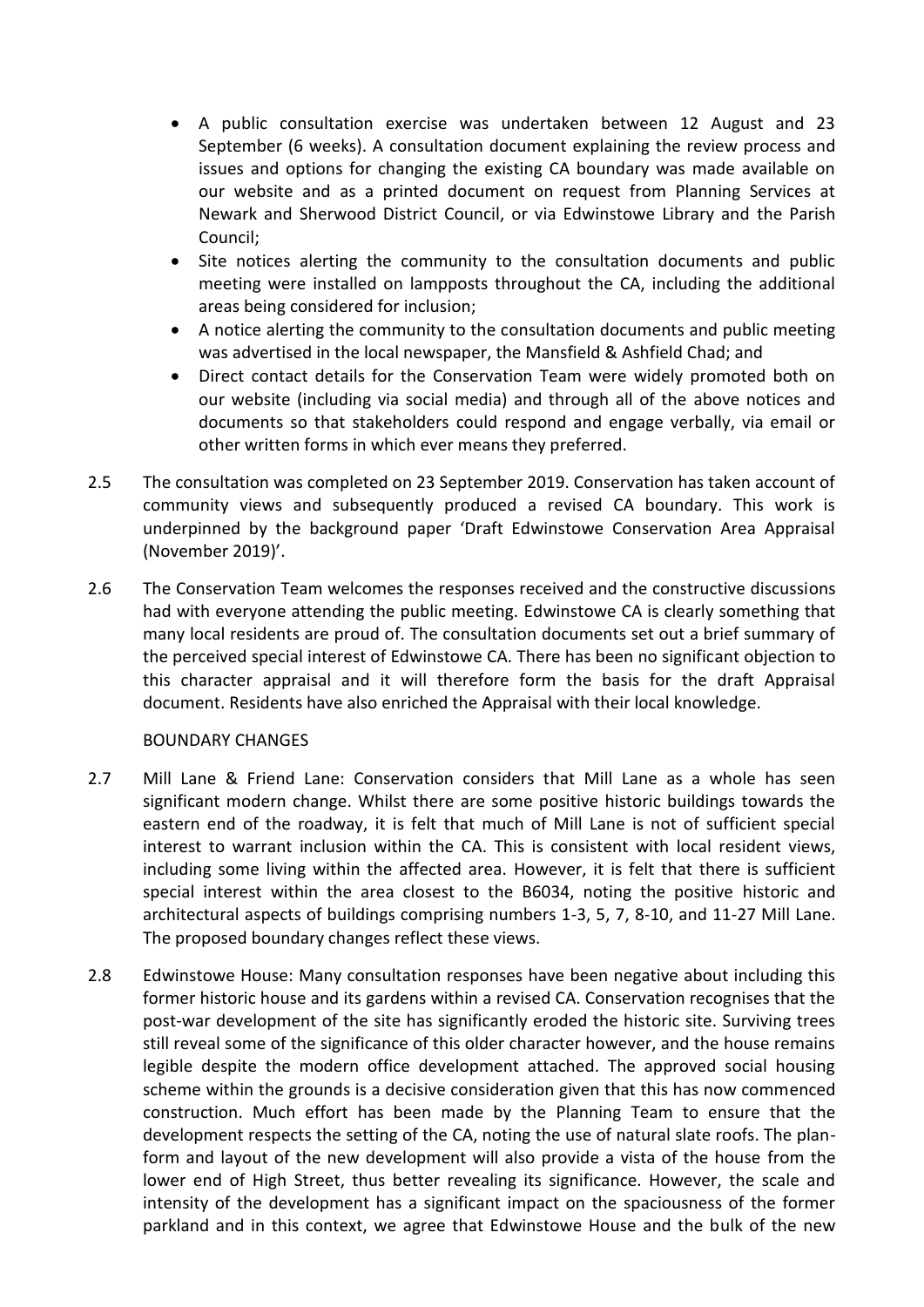development should not be included within the CA. Important trees and the river corridor remain of interest nevertheless, and this is reflected in the proposed draft boundary.

- 2.9 Water Meadows: Most respondents agreed that this was an area of special interest, both in terms of its historic estate association with the Duke of Portland and its contribution to local amenity as green infrastructure and river corridor setting. We agree, and feel that this area is of special interest. We recognise that some of the housing stock to the north of Mill Lane overlooking the Meadows is of variable architectural form, but nevertheless the meadows form a legible and interesting part of Edwinstowe's history. In this location the fields lead right down to the roadside edge and bring a welcome wedge of greenery into the village core. Pleasant views are offered eastwards out of the village into the countryside (these can be identified as former radial fields from the Enclosure period). Given the importance of this landscape setting, both historically and aesthetically, the Conservation Team actually feel a slightly larger area of the water meadows than first drafted in the Consultation document would be appropriate for inclusion, and this is reflected in the proposed draft boundary.
- 2.10 Maythorn Grove: Maythorn Grove is a small development of mid to later-20<sup>th</sup> century social housing on the edge of the village. While it is accepted that the development could be regarded as making a neutral contribution to the character and appearance of the Conservation Area, historic map regression evidence, our own analysis and the consultation exercise have failed to reveal any particular significance to this development (for example architectural, archaeological, social, historic or aesthetic interest). It is a clear objective of the review process to ensure that the CA boundary is rigorous and represents areas that are of special interest. We have therefore excluded Maythorn Grove from the boundary.
- 2.11 Paddock Close, Newbery Close and St Mary's Church of England Primary School: The residential housing in this area is all modern later-20<sup>th</sup> century housing of no particular special interest. However, the areas of Paddock Close that are currently within the CA boundary do lie within the former grounds of Edwinstowe Hall, which was once quite extensive and covered the whole length of Paddock Close. The current CA boundary truncates the former outline of the Hall's grounds and, given the intensity of modern development now here, would not be worthy of inclusion. We therefore recommend that, despite a remnant archaeological and historic significance to the land, the remaining area of Paddock Close within the CA be removed and the draft boundary is shown to reflect this.
- 2.12 Newbery Close is situated on land which was once Church Land and previously housed the historic vicarage and its grounds. While, again, there is residual archaeological and historic interest to this land, the modern development now here has so radically altered the use and character of the land that we recommend this area be removed from the CA.
- 2.13 We acknowledge that the school building adjacent to Newbery Close is a modern building of no particular merit, but its location is within the former grounds of Edwinstowe Hall, which gives it a degree of archaeological and historic interest. Its location is more closely related to the setting of the Hall and its outbuildings than the Newbery Close residential area. As such the site has strategic importance as well as residual significance and the draft boundary has been drawn to retain this site within the CA.
- 2.14 Railway heritage: The railway heritage of Edwinstowe has been a strong and positive theme to come out of the research behind the significance of Edwinstowe and been well supported within the consultation responses. The area of railway heritage forms a clearly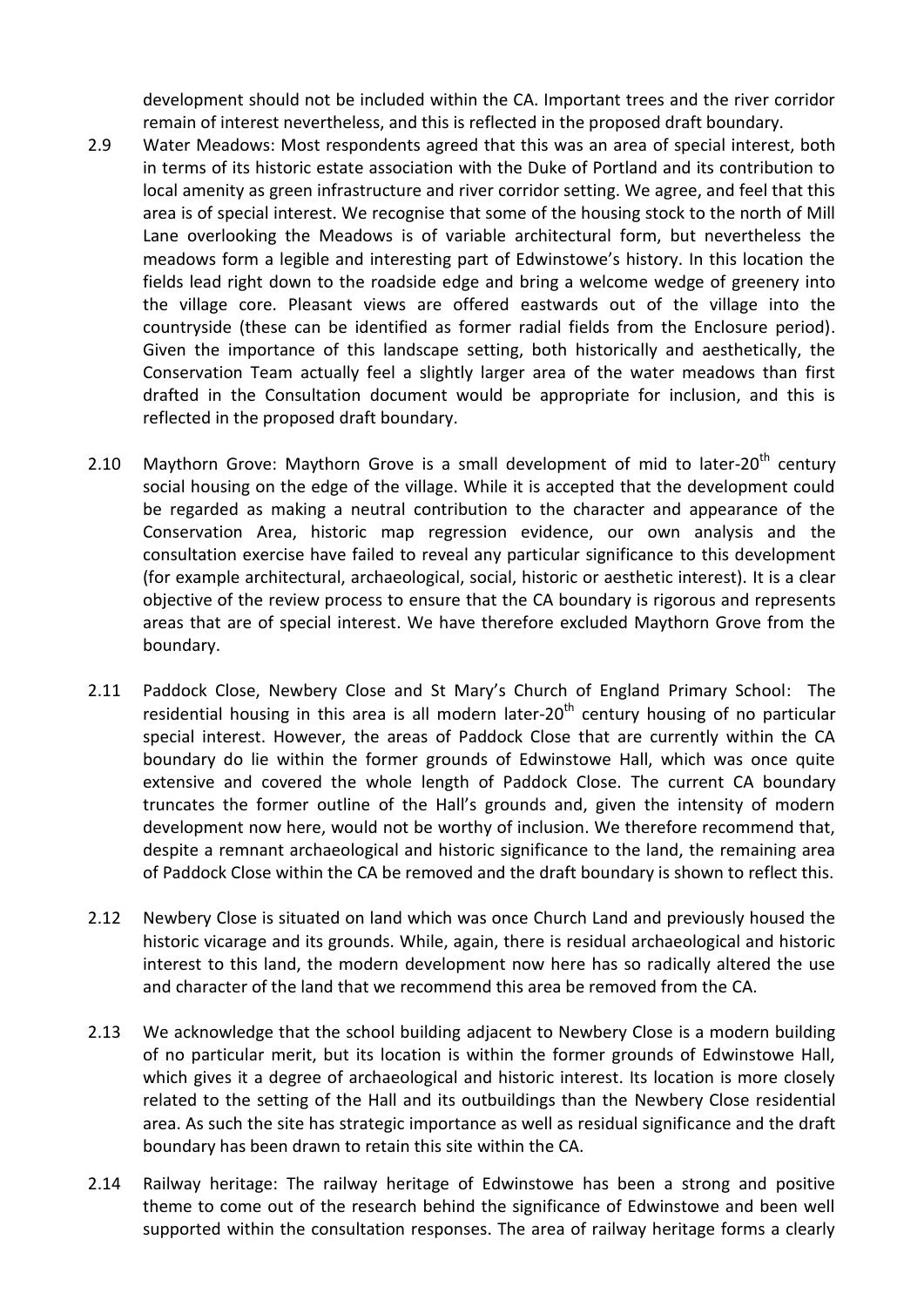legible association of buildings, structures and spaces which all contribute positively to the character and appearance of Edwinstowe CA and, as such, the proposed boundary has been drawn to include these within the new CA.

2.15 Other areas: We have considered further areas mentioned by local residents and respondents to the consultation. However, we have not found any of these areas to be of sufficient special interest to merit inclusion within a CA extension.

# MANAGEMENT PLAN

- 2.16 The public consultation raised a number of issues facing the CA. We recognise, for example, support from some residents for strengthening controls within the CA, including consideration of an Article 4 Direction to further protect architecture and historic detailing. Whilst we agree that this can always be considered as an option for a particular issue, we have noted that some residents felt that this would be a step too far. We also consider that the existing controls are generally sufficient to protect the existing character and appearance of the CA. This issue can be reviewed at any time.
- 2.17 We also note that many of the concerns raised by local residents on the condition of the current CA relate to highways issues, in terms of lack of pavements, the condition of pavements, highway street planting and highway signage. We agree these are valid concerns but acknowledge that these fall within the Highways remit of the County Council. The Conservation Team will week to work proactively with the County Council to alert them of residents' concerns and steer, where possible, any public realm improvements so that they work to preserve and ideally enhance the character and appearance of the CA.
- 2.18 A further theme raised in the public consultation relates to planning matters, notably shop front signage and the quality of new development. In both cases, where permission is required, it is anticipated that applicants will take account of the CA Appraisal and Management Plan (this is usually considered within the applicant's Heritage Impact Assessment).
- 2.19 The Conservation Team has set out management proposals within the draft Appraisal document. It is anticipated that the CA would be surveyed on a regular basis (typically undertaken during planning applications), but also on a more comprehensive basis once a review of the whole District has been completed (likely to be over 10 years).

# **3.0 Proposals**

- 3.1 For the Committee to approve the revised CA boundary as shown on the background paper 'Draft Conservation Area Boundary and schedule of affected properties'. For clarity, the proposed amended CA boundary extends the area to the south so as to include land associated with the historic water meadows, buildings and structures associated with the former railway station, the Dukeries Hotel, further buildings along High Street, as well as properties along part of Mill Lane, Friend Lane and Station Lane. The revised boundary will exclude properties on Maythorn Grove, Newbery Close, part of Paddock Close and the Youth Hostel at Forest Corner.
- 3.2 In approving the revised CA boundary, we request delegated authority to implement the boundary changes, including fulfilling statutory obligations to advertise the boundary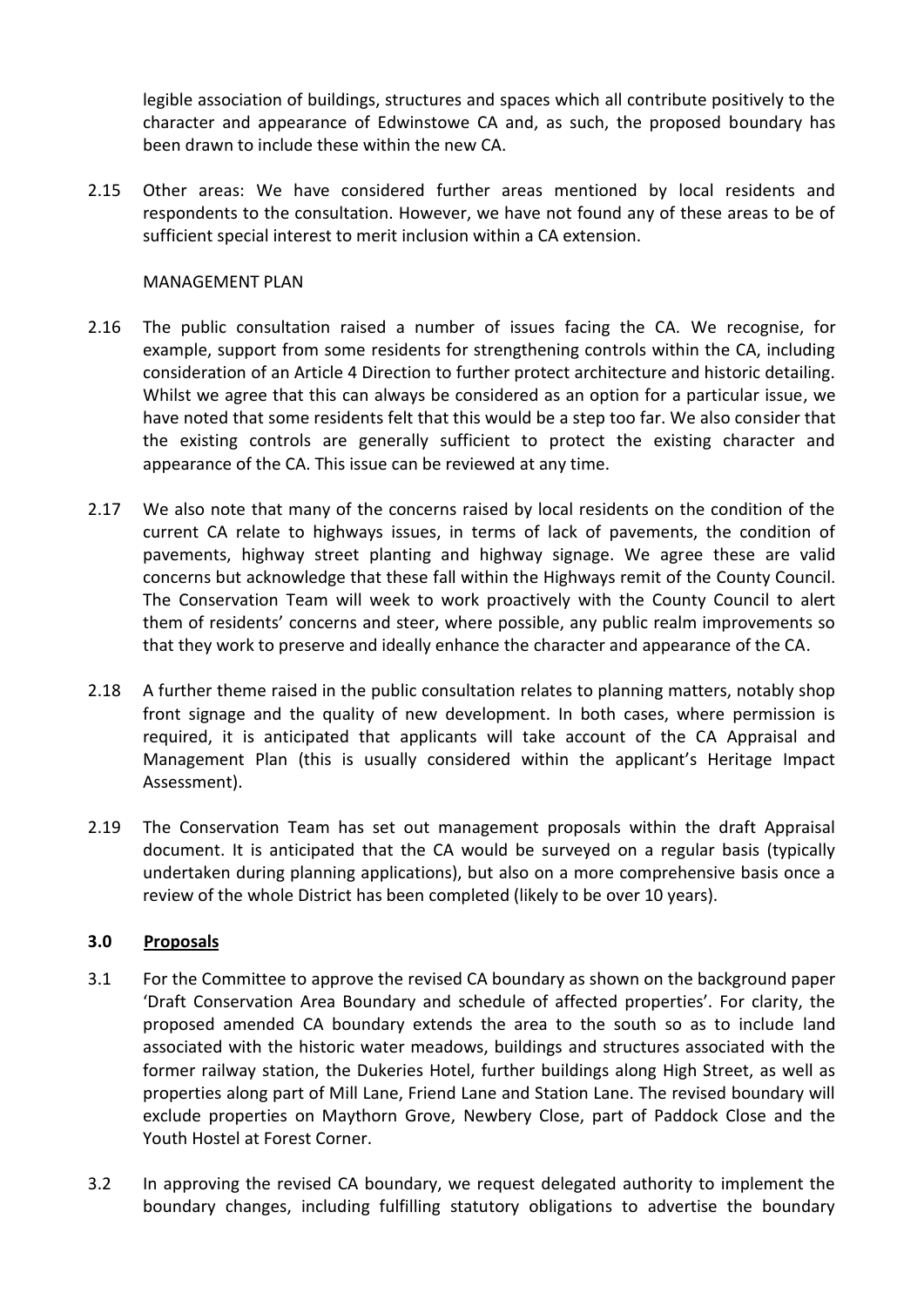changes within the London Gazette, update the Council's website and notify relevant partners, including the Parish Council and Historic England.

3.3 For the Committee to approve the CA Appraisal and Management Plan. In adopting the document, we request delegated authority to publish the Appraisal. The Appraisal and Management Plan will become a material consideration in the determination of relevant planning applications.

# **4.0 Equalities Implications**

4.1 In carrying out the Council's legal duty under section 69 of the Planning (Listed Buildings and Conservation Areas) Act 1990, there are no specific equalities implications for the District Council when designating or reviewing conservation areas. However, in accordance with the duty to publish management proposals within the affected area, and the benefit of wide ranging public engagement, appropriate consideration has been given to consultation strategies, public meetings and access to documents (also in accordance with public expectations for consultation as set out in the Statement of Community Involvement). A consultation report has been published setting out how, amongst other things, access and equality has been considered.

# **5.0 Financial Implications (FIN19-20/5837)**

5.1 The Conservation Team does not expect there to be any impact on the budget in this case. The number of planning applications received by the Council is not likely to change significantly as a result of this work (noting that whilst the area is being expanded, it is also being reduced in other areas). It is possible that increased reporting of enforcement matters may occur; however, it is considered that current provisions exist within the Development Planning Team to deal with this.

# **6.0 Comments of Director**

6.1 Reviewing existing CAs is required by section 69 of the Act. The Conservation Team has undertaken a thorough review of Edwinstowe CA and the proposed boundary changes accord with the Council's legal duty to consider whether further areas are of special interest and therefore worthy of designation. Designation will help preserve the character and appearance of the area.

# **7.0 RECOMMENDATION**

**That the Committee approve the amendments to Edwinstowe Conservation Area and adopt the Edwinstowe Conservation Area Appraisal.** 

# **Reason for Recommendation**

**To enable officers to carry out the Council's legal duties in respect of section 69 of the Planning (Listed Buildings and Conservation Areas) Act 1990.**

#### Background Papers